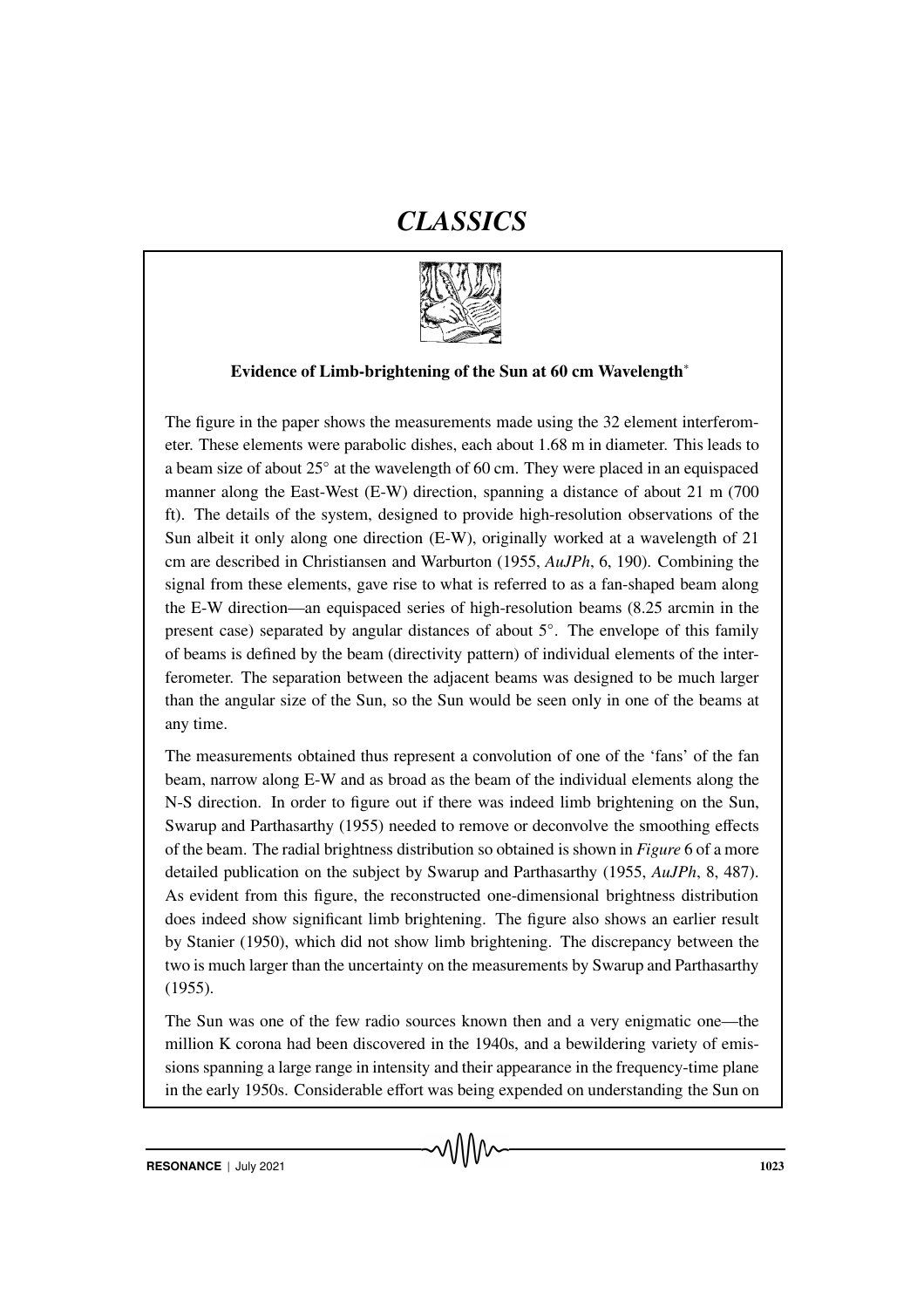#### *CLASSICS*

the theoretical front. This work was a very innovative use of the available technology for an unprecedentedly detailed exploration of the Sun. This work firmly established solar limb brightening at decimeter wavelengths, consistent both with theoretical expectations and earlier observations at higher frequencies. The earlier attempts at these frequencies had either remained inconclusive or gave contrary results primarily due to difficulties of isolating the 'quiet' component of solar emission. On the techniques front, this work sowed the seeds of the round-trip phase path measurement scheme which Govind pioneered and is now in use at every major radio interferometer in the world.

> Divya Oberoi National Centre for Radio Astrophysics Tata Institute of Fundamental Research P. O. Box 3, Pune University Campus Ganeshkhind, Pune 411 007, Maharashtra, INDIA. Email: div@ncra.tifr.res.in

Reproduced with permission from Swarup, G. and Parthasarathy, R., Evidence of Limb-brightening of the Sun at 60 cm Wavelength, *The Observatory*, Vol.75, pp.8–9, 1955.

<sup>∗</sup>Vol.26, No.7, DOI: https://doi.org/10.1007/s12045-021-1199-8

**1024 RESONANCE** | July 2021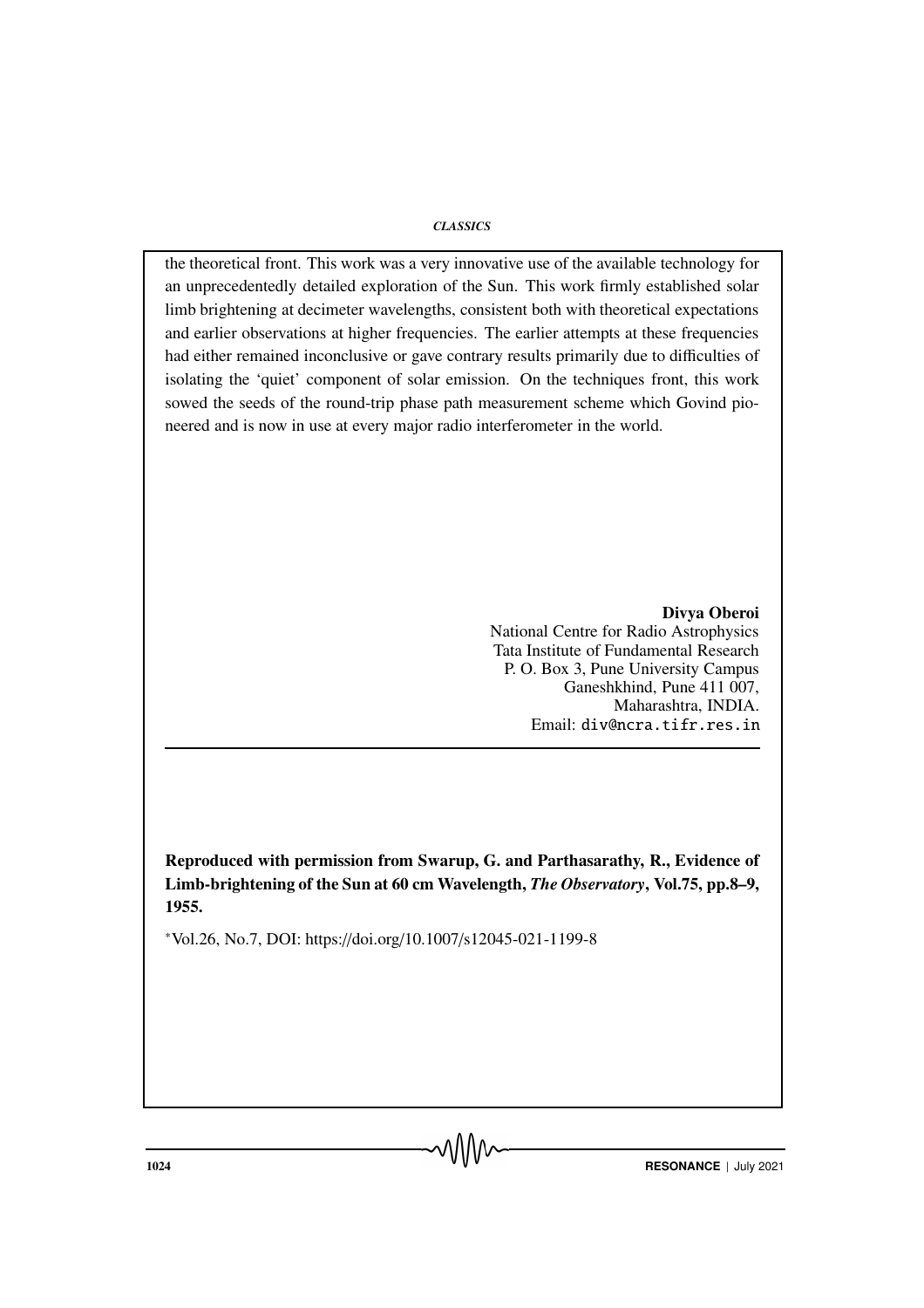*CLASSICS*